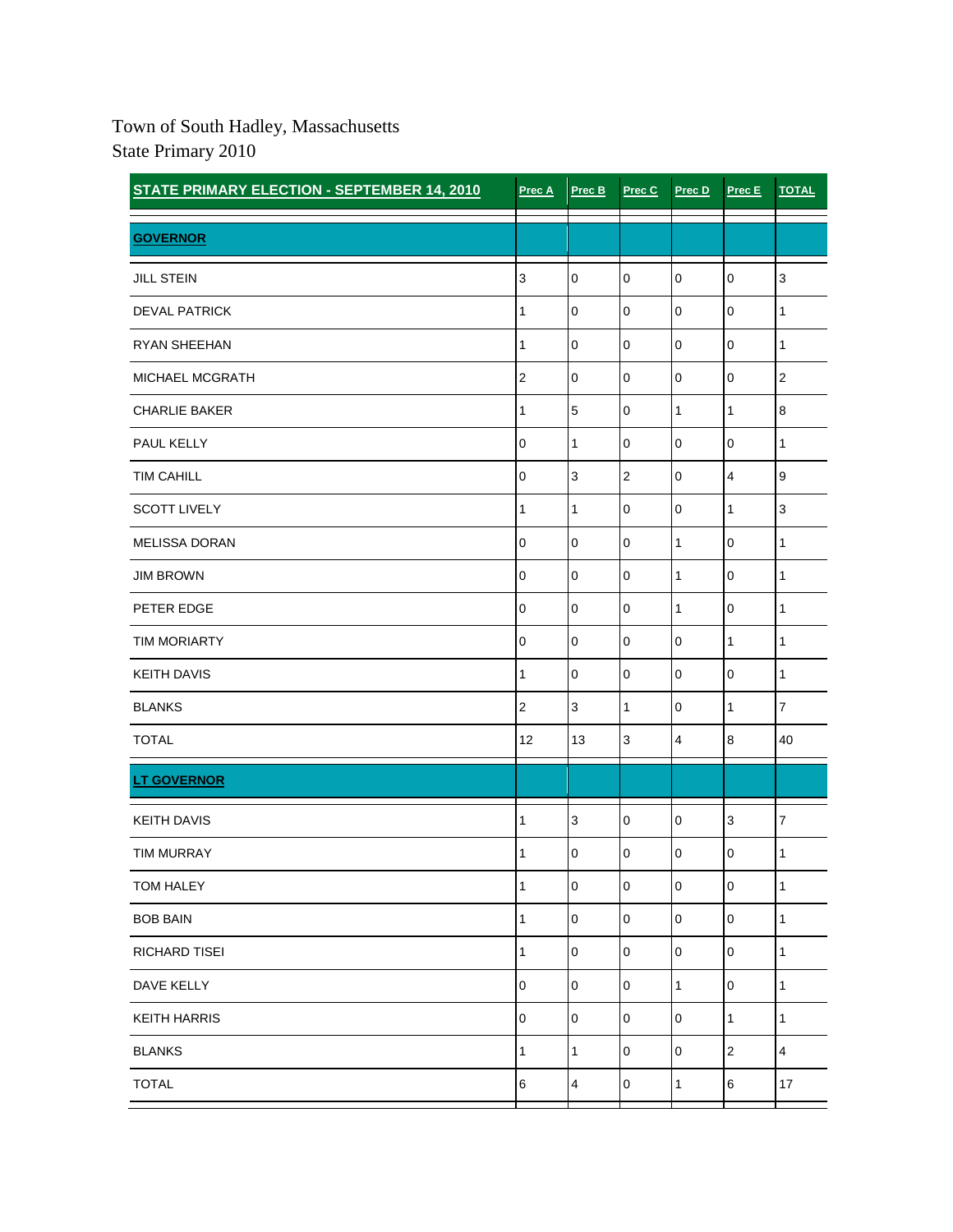| <b>ATTY GENERAL</b>   |                |                     |                         |                  |                |                |
|-----------------------|----------------|---------------------|-------------------------|------------------|----------------|----------------|
| <b>CAPRANC</b>        | 1              | $\overline{0}$      | $\mathbf 0$             | $\pmb{0}$        | $\mathbf 0$    | $\mathbf{1}$   |
| <b>MARTHA COAKLEY</b> | 1              | $\pmb{0}$           | $\pmb{0}$               | $\mathbf 0$      | $\pmb{0}$      | $\mathbf{1}$   |
| <b>JIM MCKENNA</b>    | 5              | 6                   | $\overline{\mathbf{c}}$ | $\,6$            | 12             | 31             |
| <b>TOM HARRIGAN</b>   | 0              | $\mathbf{1}$        | 1                       | $\mathbf 0$      | 0              | $\mathbf 2$    |
| <b>GUY CARBONE</b>    | 0              | $\mathbf 2$         | $\mathbf 0$             | $\boldsymbol{2}$ | 1              | 5              |
| CARUSO                | $\mathbf 0$    | $\mathbf{1}$        | $\mathbf 0$             | $\pmb{0}$        | 0              | 1              |
| <b>JANE GAWRON</b>    | 0              | $\mathbf{1}$        | $\mathbf 0$             | $\pmb{0}$        | $\mathbf 0$    | 1              |
| <b>HOWARD CARR</b>    | 0              | $\pmb{0}$           | 1                       | $\pmb{0}$        | $\mathbf 0$    | 1              |
| <b>DAVE SULLIVAN</b>  | $\mathbf 0$    | $\mathbf 0$         | $\mathbf 0$             | $\mathbf{1}$     | $\mathbf 0$    | 1              |
| <b>WALTER TYRAN</b>   | 0              | $\mathbf 0$         | 0                       | $\pmb{0}$        | $\mathbf{1}$   | 1              |
| <b>BILL LARKIN</b>    | $\mathbf 0$    | $\pmb{0}$           | $\mathbf 0$             | $\pmb{0}$        | $\mathbf{1}$   | $\mathbf{1}$   |
| <b>BLANKS</b>         | $\mathbf{2}$   | $\mathbf{1}$        | 0                       | $\boldsymbol{0}$ | 2              | 5              |
| <b>TOTAL</b>          | 9              | 12                  | $\overline{\mathbf{4}}$ | $\boldsymbol{9}$ | 17             | 51             |
| <b>SEC OF STATE</b>   |                |                     |                         |                  |                |                |
| <b>WILLIAM GALVIN</b> | 1              | $\overline{0}$      | 1                       | $\mathbf{1}$     | $\mathbf 0$    | $\mathsf 3$    |
| LJ MCGRATH            | 1              | $\pmb{0}$           | $\mathbf 0$             | $\mathbf 0$      | $\mathbf 0$    | $\mathbf{1}$   |
| <b>BLANKS</b>         | $\overline{c}$ | $\pmb{0}$           | $\mathbf 0$             | $\mathbf{1}$     | 0              | 3              |
| <b>TOTAL</b>          | 4              | $\pmb{0}$           | 1                       | $\overline{c}$   | $\pmb{0}$      | $\overline{7}$ |
| <b>TREASURER</b>      |                |                     |                         |                  |                |                |
| STEPHEN MURPHY        | $\mathbf{1}$   | $\pmb{0}$           | $\mathsf 0$             | $\mathbf 0$      | $\mathsf 0$    | $\mathbf{1}$   |
| JOHN FORD             | 1              | $\mathsf 0$         | $\mathbf 0$             | $\mathbf 0$      | $\mathbf 0$    | 1              |
| <b>SCOTT RATHBURN</b> | 0              | $\mathsf{O}\xspace$ | $\mathbf 0$             | $\mathsf 0$      | $\mathsf 0$    | $\pmb{0}$      |
| STEVEN GROSSMAN       | 0              | $\mathsf{O}\xspace$ | 0                       | $\pmb{0}$        | $\mathbf{1}$   | $\mathbf{1}$   |
| <b>KARYN POLITO</b>   | 0              | $\mathsf 0$         | $\mathbf 0$             | $\mathbf{1}$     | $\overline{0}$ | $\mathbf{1}$   |
| <b>BLANKS</b>         | $\overline{c}$ | $\mathsf 0$         | $\mathbf 0$             | $\mathbf 0$      | $\mathbf 0$    | $\overline{c}$ |
| <b>TOTAL</b>          | 4              | $\mathsf 0$         | $\mathbf 0$             | $\mathbf{1}$     | $\mathbf{1}$   | 6              |
| <b>AUDITOR</b>        |                |                     |                         |                  |                |                |
| <b>GUY GLODIS</b>     | 1              | $\mathbf 0$         | 0                       | $\mathsf 0$      | $\mathbf{1}$   | $\overline{2}$ |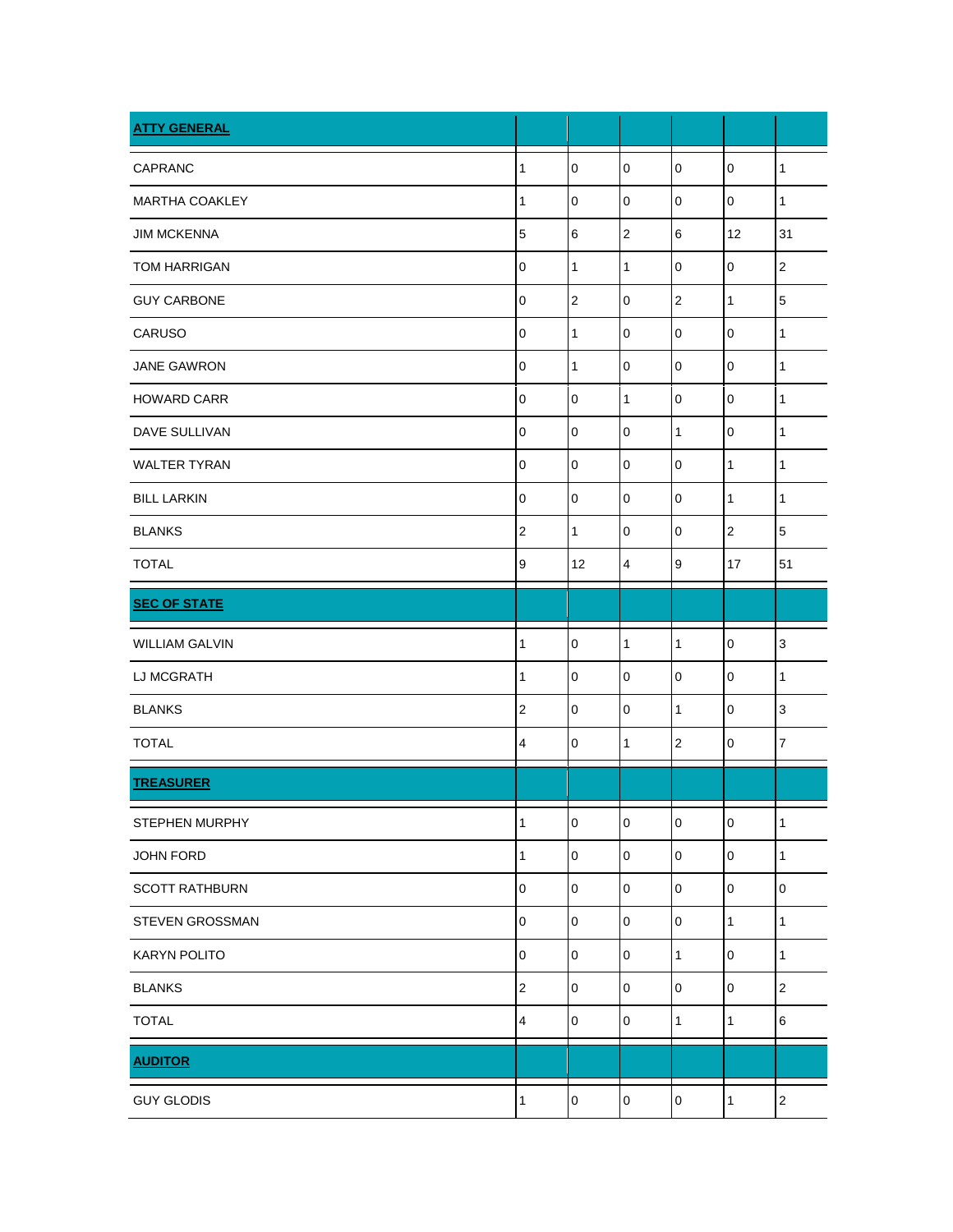| <b>MARY CONNAUGHTON</b>  | $\boldsymbol{0}$ | $\overline{1}$ | $\mathbf 0$  | $\pmb{0}$    | $\pmb{0}$      | $\mathbf{1}$ |
|--------------------------|------------------|----------------|--------------|--------------|----------------|--------------|
| <b>DUBE CHEATEN</b>      | $\mathbf{1}$     | $\pmb{0}$      | $\mathbf 0$  |              | $\overline{0}$ | $\mathbf{1}$ |
| <b>BLANKS</b>            | $\mathbf 0$      | $\mathbf{1}$   | $\mathbf 0$  | $\mathbf 0$  | $\mathbf 0$    | 1            |
| <b>TOTAL</b>             | $\overline{2}$   | $\overline{2}$ | $\mathbf 0$  | $\mathbf 0$  | 1              | 5            |
| <b>REP IN CONGRESS</b>   |                  |                |              |              |                |              |
| <b>RICHARD NEAL</b>      | 1                | $\mathbf 0$    | 0            | $\mathbf 0$  | 0              | 1            |
| <b>DAVE TOAKIA</b>       | 1                | $\mathbf 0$    | $\mathbf 0$  | $\mathbf 0$  | $\overline{0}$ | $\mathbf{1}$ |
| <b>TOM SMITH</b>         | $\mathbf 0$      | $\mathbf{1}$   | $\mathbf 0$  | $\mathbf 0$  | 0              | $\mathbf{1}$ |
| TOM WESLEY               | $\pmb{0}$        | $\pmb{0}$      | $\pmb{0}$    | $\pmb{0}$    | $\mathbf{1}$   | $\mathbf{1}$ |
| <b>JAY FLEITMAN</b>      | $\mathbf 0$      | $\mathbf{3}$   | $\mathbf 0$  | $\mathbf 0$  | $\overline{0}$ | $\mathsf 3$  |
| <b>BLANKS</b>            | $\mathbf 0$      | $\mathbf{1}$   | $\mathbf{1}$ | $\pmb{0}$    | $\mathbf{1}$   | $\mathsf 3$  |
| <b>TOTAL</b>             | $\sqrt{2}$       | $\mathbf 5$    | 1            | $\mathbf 0$  | $\sqrt{2}$     | 10           |
| <b>COUNCILLOR</b>        |                  |                |              |              |                |              |
| <b>TOM MERRIGAN</b>      | 1                | $\pmb{0}$      | $\pmb{0}$    | $\pmb{0}$    | $\overline{0}$ | $\mathbf{1}$ |
| <b>SUE GRYLO</b>         | 1                | $\mathbf 0$    | $\pmb{0}$    | $\mathbf 0$  | $\overline{0}$ | 1            |
| MELBA JENSEN             | $\mathbf 0$      | $\pmb{0}$      | $\mathbf{1}$ | $\mathbf 0$  | $\overline{0}$ | 1            |
| <b>SCOTT RATBURN</b>     | $\pmb{0}$        | $\pmb{0}$      | $\mathbf 0$  | $\mathbf{1}$ | $\pmb{0}$      | $\mathbf{1}$ |
| <b>NEIL DESROCHERS</b>   | $\mathbf 0$      | $\mathbf{1}$   | $\mathbf 0$  | $\mathbf 0$  | $\mathbf 0$    | 1            |
| <b>BLANKS</b>            | $\pmb{0}$        | $\mathbf{1}$   | $\pmb{0}$    | $\mathbf 0$  | $\overline{0}$ | 1            |
| <b>TOTAL</b>             | $\overline{2}$   | 2              | 1            | 1            | 0              | 6            |
| <b>SENATOR IN GEN CT</b> |                  |                |              |              |                |              |
| MICHAEL RODRIGUES        | 1                | $\mathbf 0$    | $\mathbf 0$  | $\pmb{0}$    | $\overline{0}$ | $\mathbf{1}$ |
| STAN ROSENBERG           | 1                | $\mathbf 0$    | 0            | $\mathbf 0$  | 0              | 1            |
| <b>SCOTT ROTHBERG</b>    | $\mathbf 0$      | $\mathbf{1}$   | $\mathbf 0$  | $\pmb{0}$    | $\pmb{0}$      | $\mathbf{1}$ |
| <b>JOHN PAULIN</b>       | 0                | $\mathbf 0$    | $\mathbf 0$  | $\mathbf{1}$ | $\mathsf 3$    | 4            |
| TOM HARRINGTON           | 0                | $\mathbf{1}$   | $\pmb{0}$    | $\pmb{0}$    | $\pmb{0}$      | $\mathbf{1}$ |
| <b>BLANKS</b>            | $\pmb{0}$        | $\mathbf{1}$   | $\mathbf{1}$ | $\mathbf 0$  | $\pmb{0}$      | $\sqrt{2}$   |
| <b>TOTAL</b>             | $\mathbf 2$      | $\mathsf 3$    | $\mathbf{1}$ | $\mathbf{1}$ | $\sqrt{3}$     | 10           |
| <b>DISTRICT ATTORNEY</b> |                  |                |              |              |                |              |